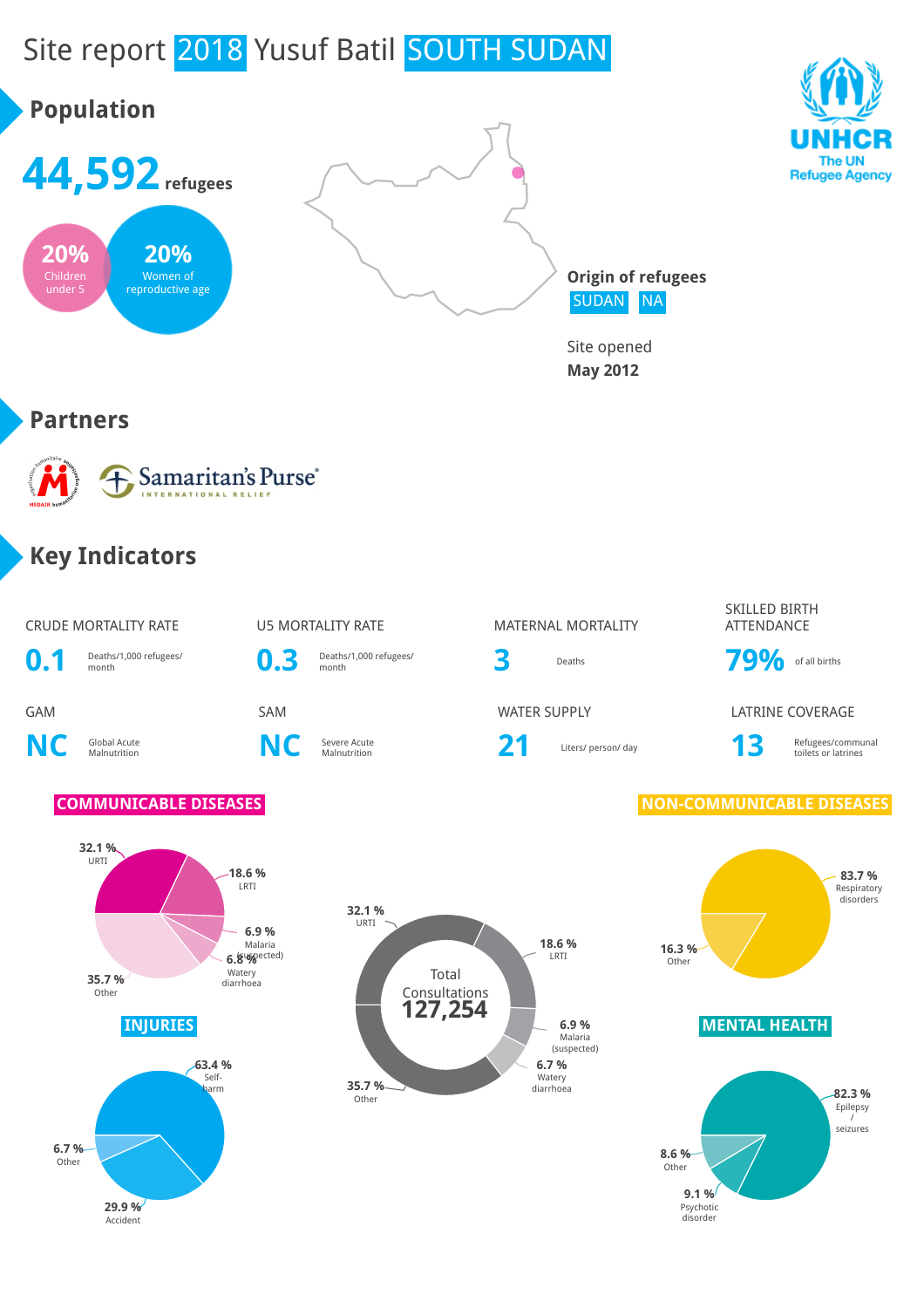### **Public Health**

| <b>HEALTH STAFFING</b>                                      | <b>INDICATOR</b> | <b>STANDARD</b> |                       | <b>MORBIDITY</b>                                 | <b>INDICATOR</b> | <b>STANDARD</b> |   |
|-------------------------------------------------------------|------------------|-----------------|-----------------------|--------------------------------------------------|------------------|-----------------|---|
| Number of medical doctors                                   |                  | 1: 50,000       | $\bullet$             | Incidence of malaria among children under<br>5   | 12               |                 |   |
| Number of qualified nurses                                  |                  | $1:$ < 10,000   | $\bullet$             | Incidence of watery diarrhoea among              | 64               |                 |   |
| Number of community health workers                          |                  | 1:1,000         | $\bullet$             | children under 5                                 |                  |                 |   |
| <b>ACCESS AND UTILIZATION</b>                               | <b>INDICATOR</b> | <b>STANDARD</b> |                       | Incidence of pneumonia among children<br>under 5 | 121              |                 |   |
| Consultations per trained clinician per day                 | 64               | < 50            | ☺                     | Incidence of pneumonia among over 5              | 44               |                 |   |
| Health utilisation rate (new visits / refugee /             | 2.8              | $1 - 4$         | ◙                     | Tuberculosis success rate                        |                  | $< 90\%$        |   |
| year)<br>Proportion of host population consultations        | 0%               |                 |                       | Were any MDR/X-TB cases diagnosed among<br>PoCs? |                  | <b>No</b>       |   |
| <b>MORTALITY</b>                                            | <b>INDICATOR</b> | <b>STANDARD</b> |                       | <b>VACCINATION</b>                               | <b>INDICATOR</b> | <b>STANDARD</b> |   |
| <b>Crude Mortality Rate</b><br>(CMR) (/1000/month)          | 0.1              | < 0.75          | Ø                     | Full vaccination coverage                        | 92%              | < 95%           |   |
| <b>Under-five Mortality Rate</b><br>(U5MR) (/1000/month)    | 0.3              | $< 1.5$         | Ø                     | Measles vaccination coverage                     | 95%              | < 95%           | Δ |
| <b>Infant Mortality Rate</b><br>(IMR) (/1000 livebirths)    | 9.8              | $30$            | Ø                     | Source of vaccination data                       |                  |                 |   |
| <b>Neonatal Mortality Rate</b><br>(NNMR) (/1000 livebirths) | 3                | < 20            | Ø                     | IN-PATIENT DEPARTMENT (IPD)                      | <b>INDICATOR</b> | <b>STANDARD</b> |   |
| <b>OUTBREAK ALERT AND RESPONSE</b>                          | <b>INDICATOR</b> | <b>STANDARD</b> |                       | Average length of stay (days)                    |                  |                 |   |
| Proportion of outbreaks investigated within 48<br>hours     | 100%             | 100%            | $\boldsymbol{\sigma}$ | Case fatality rate                               |                  |                 |   |
| Number of outbreaks reported                                | 13               |                 |                       | Hospitalisation rate                             | 0.0              | $50 - 150$      | ೞ |

## **Reproductive Health**

| <b>ANTENATAL CARE</b>                                                                     | <b>INDICATOR</b> | <b>STANDARD</b> |   | <b>FAMILY PLANNING</b>                                                      | <b>INDICATOR</b> | <b>STANDARD</b> |   |
|-------------------------------------------------------------------------------------------|------------------|-----------------|---|-----------------------------------------------------------------------------|------------------|-----------------|---|
| Antenatal care coverage                                                                   | 65%              | > 90%           | Ω | Contraceptive prevalence rate                                               | 10%              | $\geq 30\%$     | ⊠ |
| Coverage of antenatal tetanus vaccination                                                 | 96%              | > 95%           |   | Source of contraceptive prevalence data                                     |                  |                 |   |
| <b>DELIVERY CARE</b>                                                                      | <b>INDICATOR</b> | <b>STANDARD</b> |   | SEXUAL AND GENDER-BASED VIOLENCE (SGBV)                                     | <b>INDICATOR</b> | <b>STANDARD</b> |   |
| Proportion of births attended by skilled<br>personnel                                     | 79%              | $\geq 90\%$     | Ø | Total number of reported rapes                                              | 0                |                 |   |
| Proportion of births conducted by caesarean<br>section                                    | 0%               | $5 - 15%$       | ☺ | Proportion of eligible rape survivors provided<br>with PEP within 72 hours  |                  | 100%            |   |
| Proportion of newborn infants with low birth<br>weight (<2500 gs) (weighed within 72 hrs) | 8%               | < 15%           |   | Proportion of eligible rape survivors provided<br>with ECP within 120 hours |                  | 100%            |   |
| Proportion of teenage pregnancies                                                         | 5%               |                 |   | SEXUALLY TRANSMITTED INFECTIONS (STIS)                                      | <b>INDICATOR</b> | <b>STANDARD</b> |   |
| Still birth rate (/1000 total births / month)                                             |                  |                 |   | Number of genital ulcer diseases                                            | 6                |                 |   |
| Number of maternal deaths                                                                 | 3                |                 |   | Number of Pelvic Inflammatory diseases                                      | 112              |                 |   |
| Proportion of maternal deaths investigated<br>within 48 hours                             | 100%             | 100%            |   |                                                                             |                  |                 |   |